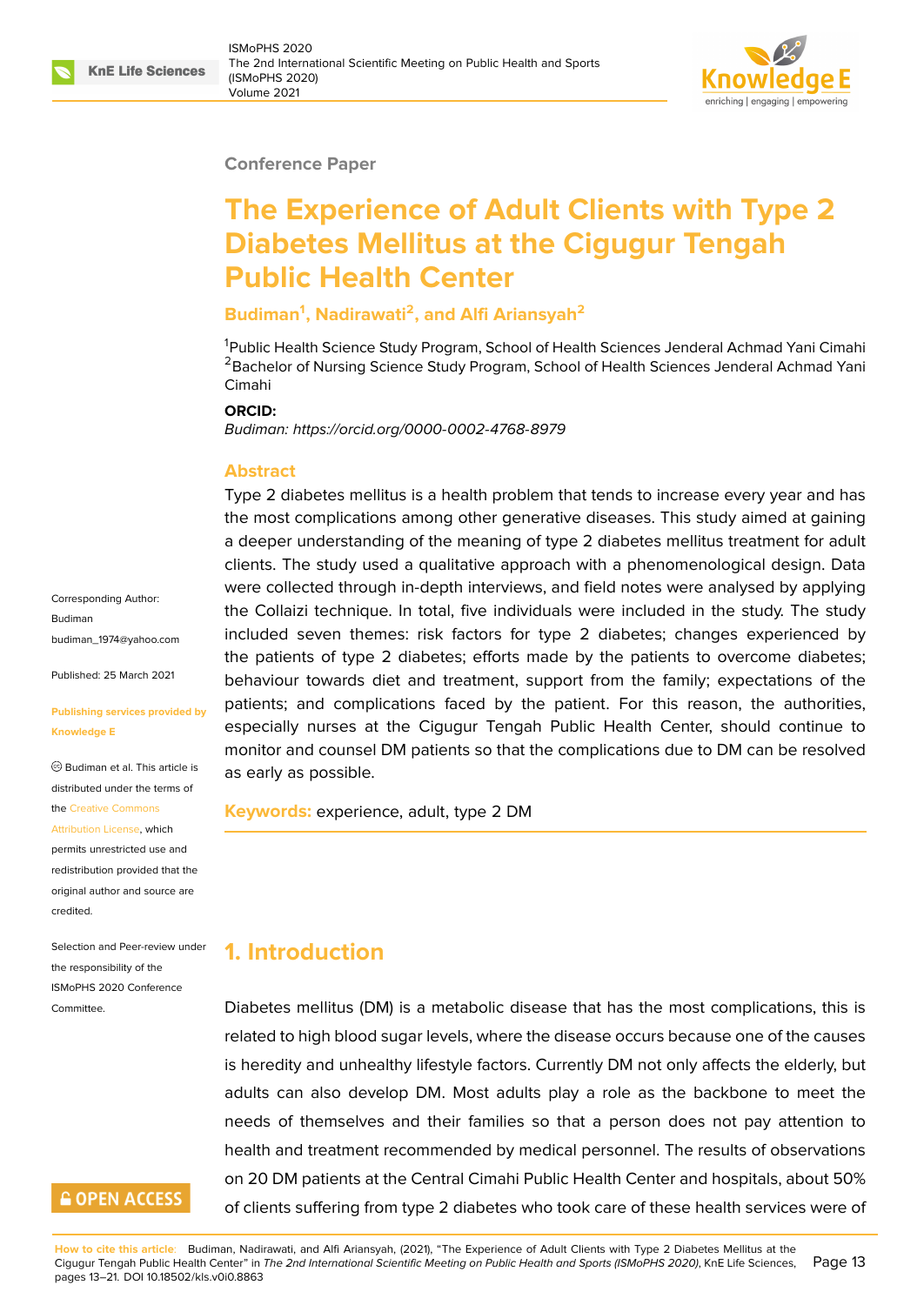productive age, namely adults with continuous high blood sugar results. The results of a preliminary study on 3 adult clients who have type 2 DM, it can be concluded that they cannot perform optimal treatment management of their disease, due to several factors, one of which is not having time to carry out routine control of blood sugar because they are busy working, not doing it. the right DM diet and boredom due to the long duration of DM treatment, so that it has an impact on continuously high blood sugar.

The diet that the patients run will last a lifetime and boredom can appear at any time [1]. There is a relationship between work status and compliance with diet management for type 2 DM patients [2]. The lack of compliance in implementing this control may be due to other influencing factors, such as factors environment, level of patient needs, degr[ee](#page-7-0) of illness, medical personnel, and family, will increase the level of patient compliance. Lack of self-manag[em](#page-7-1)ent and good treatment for DM causes the prevalence of DM to always increase. Globally, DM patients in 2014 amounted to 8.3% of the total population in the world and increased in 2015 to 387 million cases. Indonesia is a country that ranks 7th with DM patients. Indonesia Basic Health Research shows that type 2 DM patients in Indonesia have increased from 6.9% to 10.9% in 2018 [3]. The highest age range for DM patients was pre-elderly and elderly, namely 19.6% [3]. Adult age ranks second with its distribution, namely early adults 4.6%, middle adults 8.6% and late adults 14.8% [3]. One of the cities in West Java where diabetes patients t[en](#page-7-2)d to increase is Cimahi City. Data from the Cimahi City Health Office in 2019, shows [th](#page-7-2)at the number of people with type 2 DM in the city of Cimahi is 9414 people. Where the Central Cigugur region [ha](#page-7-2)s the highest number of DM patients, namely 1034 inhabitants. Hence, this study aims to gain a deep understanding of the meaning of type 2 DM treatment for adult clients.

# **2. Material and Method**

The design used in this research is qualitative with a phenomenological approach. Phenomenological design allows researchers to understand the uniqueness of individual life-world phenomena and because with this method researchers can directly explore client experiences. Participants in this study amounted to 5 people where saturation was achieved in the 4th participant and added by 1 participant to further ensure that the data This research is already saturated. This research uses research ethics guidelines for respect for person, benefit, and justice, as well as an Ethical Review and has received research approval from the Ethics Committee of Stikes General Achmad Yani, with letter No. 03 / KEPK / V / 2020.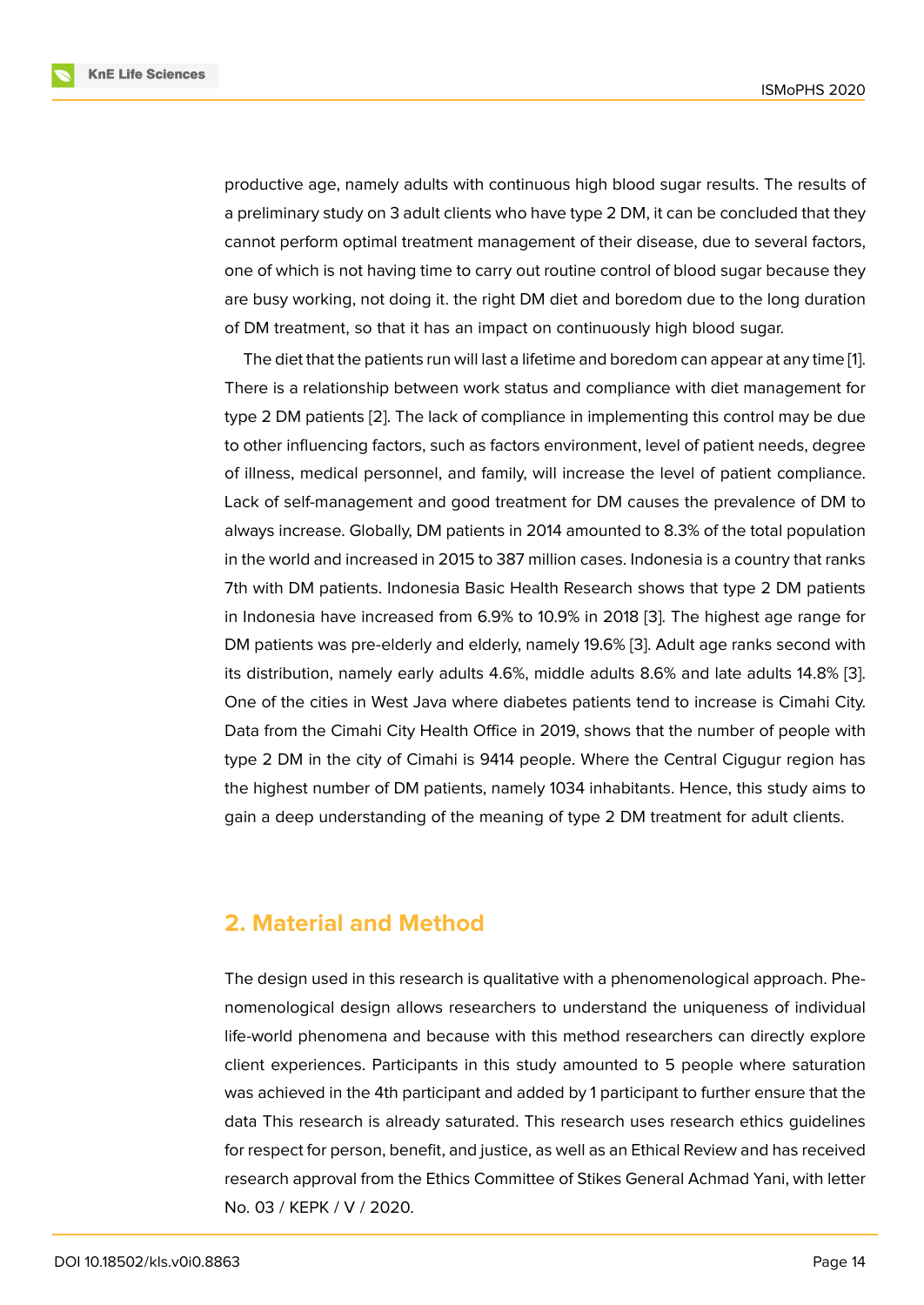**KnE Life Sciences** 



This research was conducted in the work area of Cigugur Tengah Public Health Center. The interview was conducted at a place agreed upon by the participants, namely at the participant's house while still implementing the Covid 19 transmission prevention system, namely maintaining a distance of approximately 1.2 m, using a mask and face shield when the interview process took place. The research process was carried out in May 2020. Data collection used in-depth interview techniques. The duration of the interview is approximately 60 minutes for each participant. The tools used are interview guidelines, and an application in the form of a voice recorder found on cell phones Xiao mi type Lite 8. Apart from using cell phones, researchers also used field notes to record participants' non-verbal responses.

The data analysis technique used is the Colaizzi method where the researcher begins by reading back the raw data or transcripts from the voice recorder and field notes, then the researcher looks for the meaning or identifies each meaningful word of the participant. After the meaningful words are found, they are formed into categories, Then from each of these categories if there is a similarity in meaning, it can be formed into a sub-theme, after the sub-theme is formed then it is analysed into a theme. Furthermore, the researcher can describe all themes and sub-themes in narrative form to describe the experience of adult clients with type 2 DM.

# **3. Results**

Participants who participated in this study consisted of 5 participants with an age range of 25 to 45 years. The criteria for participants in this study were participants who had experienced type 2 DM for more than 1 year. All participants resided in the Cigugur Tengah area, Cimahi city. The themes identified from the results of the study are: 1. Risk factors for type 2 DM, 2. Changes experienced by patients of type 2 DM, 3. Efforts made by patients to overcome DM, 4. Behaviour towards diet and medication, 5. Support from family, 6. Expectations of DM patients, 7. Complications of DM patients.

# **4. Discussion**

#### **4.1. Risk factors for type 2 diabetes**

This theme was identified because it found different factors from each participant. In this study, there were 2 categories of risk factors experienced by the participants, namely: Factors that could be changed, such as ignorance of DM, which was expressed by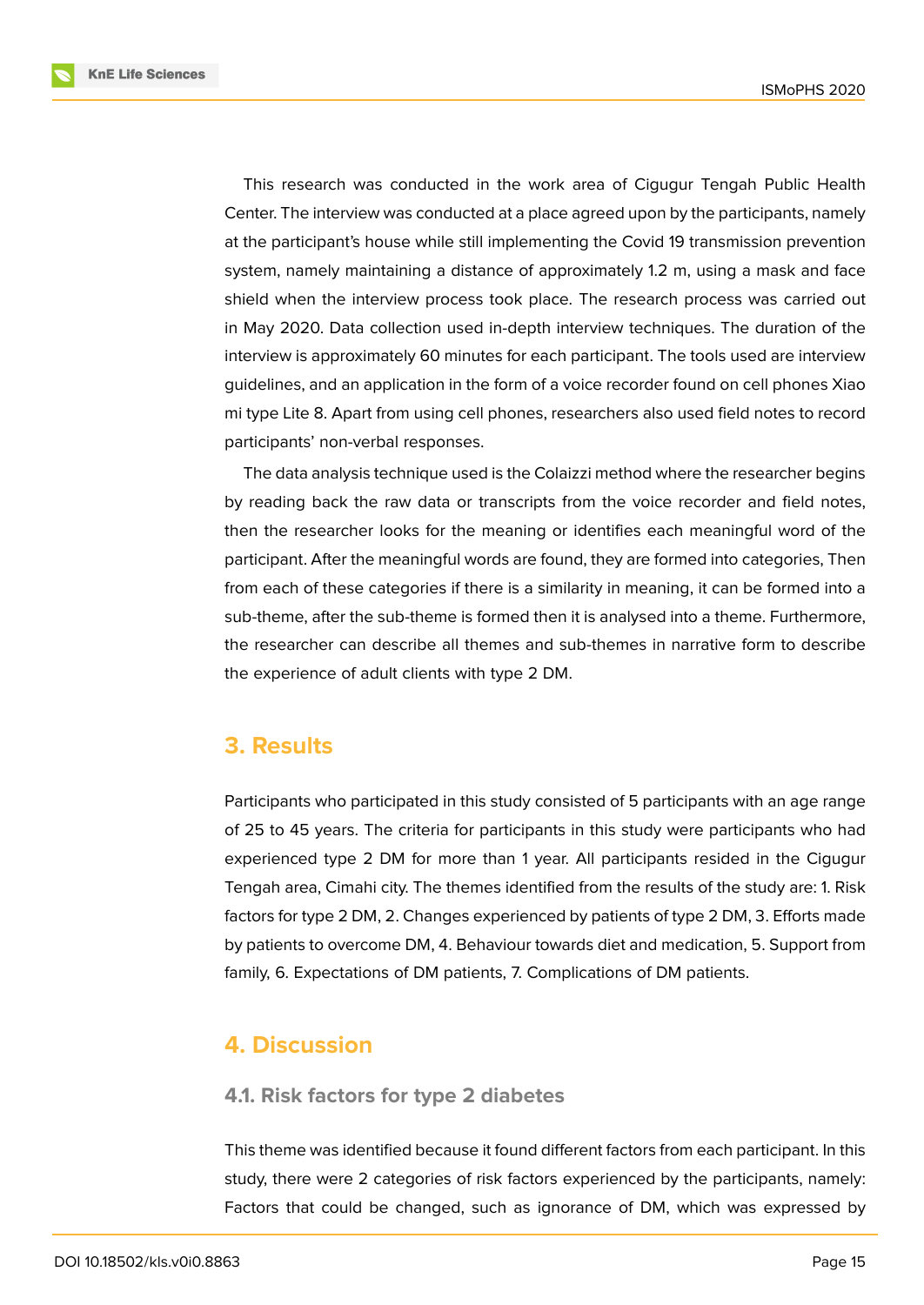the participant, "(P5-3). Knowledge is an important domain for changing more positive behaviour. Behaviour can be obtained through health promotion efforts. Health promotion is an important strategy to improve health status [4]. Health promotion can support the formation of healthy behaviour so that it can reduce risk factors for DM. The second category is factors that cannot be changed. This was identified because there were participants who said, "yes maybe There is also [a](#page-7-3) hereditary factor, from my grandmother, my father has diabetes ". Risk factors that cannot be changed include age, family history of DM, genetic factors, and gender [5]. Biological aspects may cause pain to an individual, while behaviour is the individual's response to external stimuli. But in the end, behaviour and biological factors will influence one another. In other words, a person has a family history of suffering from DM, bu[t if](#page-7-4) the DM person chooses to do physical activity and consume healthy food, it is possible to prevent DM [4].

### **4.2. Changes experienced by people with type 2 diabet[e](#page-7-3)s**

This theme consists of 3 categories, namely: a. Physical changes experienced by patients, b. Psychological changes experienced by patients, c. Changes in activity experienced by patients. Physical changes experienced by patients in the form of signs and symptoms experienced at the beginning of suffering from DM and when there is a recurrence or increased blood sugar. When hyperglycaemia exceeds the threshold  $(\pm 180 \text{ mg } / \text{ dl})$ , there will be signs and symptoms of glucosuria which will cause osmotic diuresis. As a result of osmotic diuresis, urine output (polyuria), thirst arises which causes a lot of drinking (polodipsi) [6]. The psychological changes that occurred in this study were the response of each participant to the diagnosis of the disease. The psychological responses that occurred in the participation of this study were fear, shock, worry, not being able to accept [t](#page-7-5)he situation, as well as surrender to the condition of the disease. The response stages can be grouped into five stages, which include denial and isolation, anger, bargaining, depression, and self-acceptance [7]

In this study there are changes in daily activities, especially interrupted work and other activities. A person is said to have a good quality of life if one of them is able to carry [ou](#page-7-6)t his daily activities [8]. Meanwhile, quality of life related to health can be interpreted as an emotional response from patients to social, emotional, and work activities [9].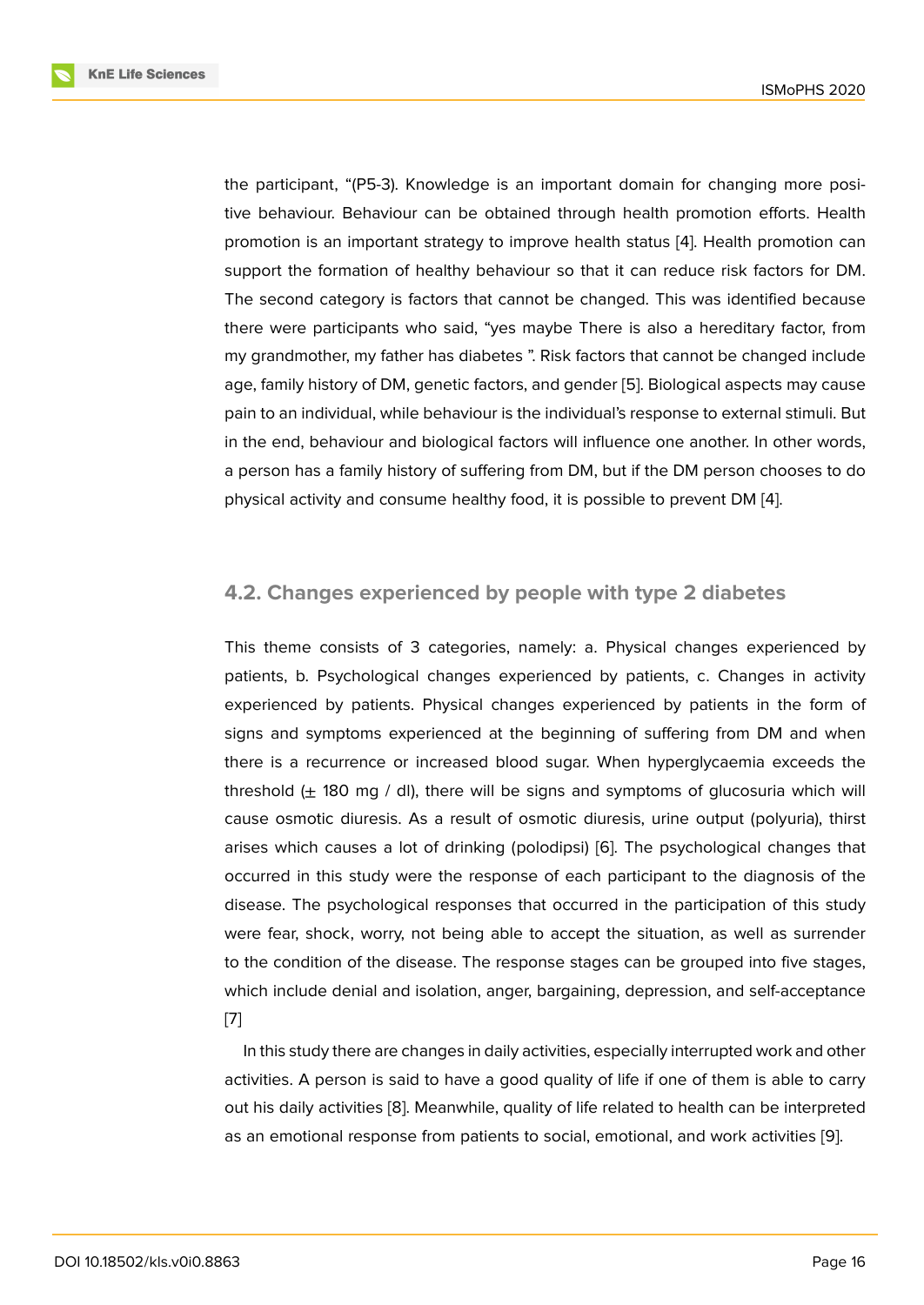### **4.3. Efforts by patients to overcome DM**

Health service seeking behaviour is an activity of a person who is carried out to find health care providers in order to achieve an optimal health degree [10]. To overcome the disease, participants had various efforts ranging from using herbal medicines, exercise, diet to carrying out various activities to overcome the symptoms they felt. From the participant's expression, there are 2 categories, namely: a. Use of [her](#page-7-7)bal medicine. This drug is used by participants to lower or normalize glucose levels in the blood. In addition to conventional medicines, traditional treatment is one of the options for overcoming health problems [4]. Traditional treatment is treatment using various medicinal plants singly or several types of ingredients mixed together, high blood glucose levels can be overcome with medicinal ingredients that are made by yourself by boiling them, then drinking them in [an](#page-7-3) effort to stabilize blood sugar [11]. Efforts in overcoming DM cannot be separated from non-pharmacology, such as living a healthy life which can be done by avoiding various things that can cause DM such as overeating [12].

#### **4.4. Behaviour towards diet and medication**

Adults have different activities, supported by diet and medication that must be lived for a lifetime, making the participants' behaviour in taking medication and diet deviate from what they should be. This theme is formed from 2 categories, namely: a. Behaviour towards diet. When the interview was conducted, the participants revealed that their behaviour towards the diet they were undertaking was not in accordance with what was recommended, this was because the five participants could not regulate their eating patterns. Behaviour is an activity or human activity, which can be observed directly or cannot be observed by parties. outside, the process of forming or changing behaviour is influenced by several factors originating from the individual himself [13]. Non-compliance is the behaviour of a patient who fails to follow a program that has been planned by health personnel [14]. Diabetics are required to carry out various arrangements related to eating arrangements [15].

The second category is Behaviour towards treatment. Participants' behaviour towards treatment also ex[per](#page-8-0)iences deviations, because adulthood is very productive so there is often no time for treat[me](#page-8-1)nt, especially routine control, besides that the health facility system likes to queue which makes participants feel lazy to carry out routine controls. The low level of medication adherence in DM patients is influenced by several factors including treatment and disease characteristics (complexity of therapy, duration of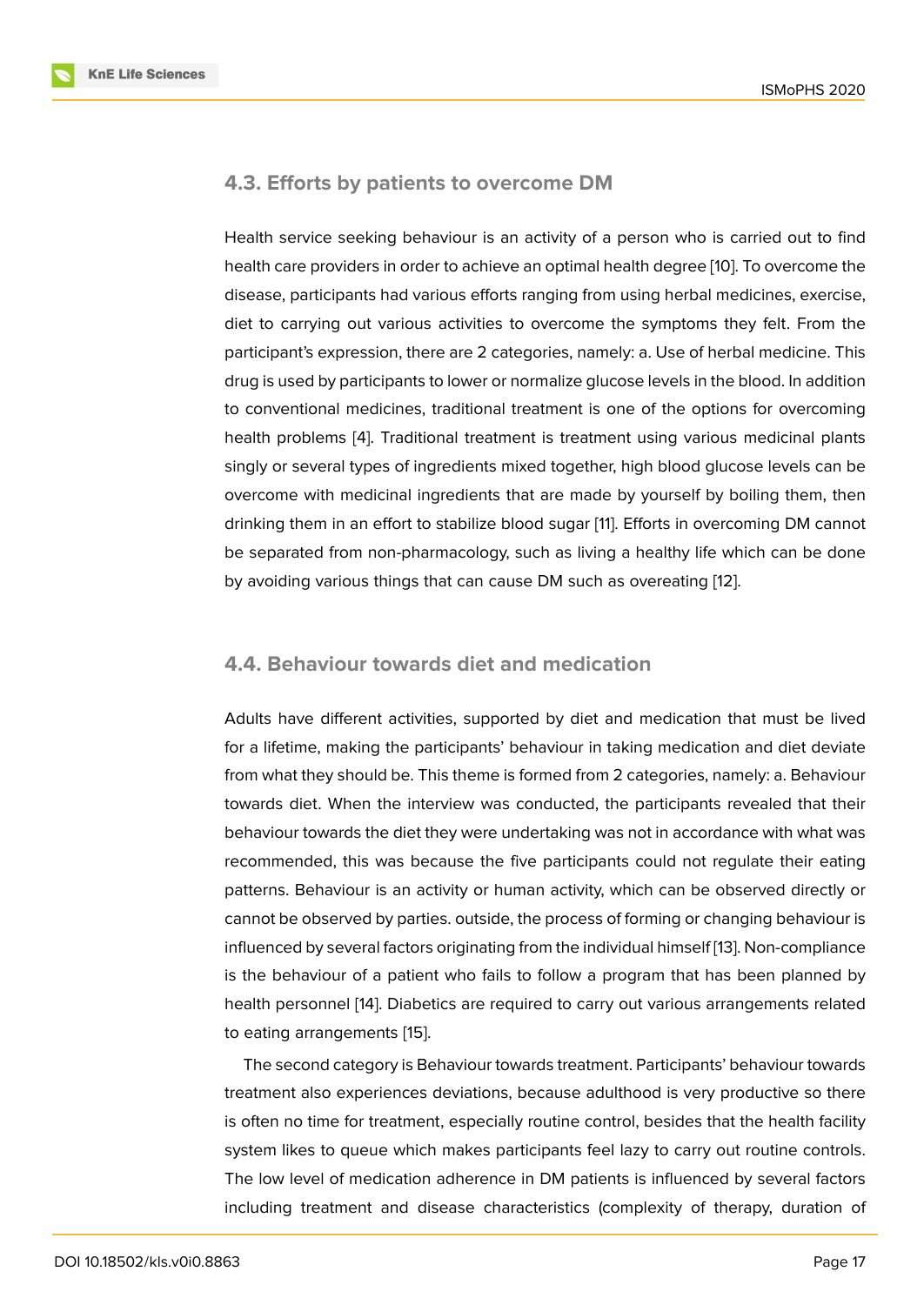illness and treatment provision), intrapersonal factors (age, gender, self-confidence, stress, depression and alcohol use), interpersonal factors (quality of patient relationships with health care providers and social support) and environmental factors [16].

## **4.5. Support from family**

The duration of DM treatment is a lifetime, so getting support from the family is needed to maintain consistency of participants in undergoing treatment. This theme consists of 2 categories, the first is emotional support from the family. Family support is an attitude, an act of family acceptance of family members, in the form of informational support, assessment support, instrumental support and emotional support. Therefore, the role of the family is very supportive in achieving successful care for DM clients at home [17]. In this emotional support the family has an affective function, where how to get it with family perceptions, the affective function itself is related to the internal function of the family to provide psychosocial protection and support to the family because [DM](#page-8-2) disorders cause psychological disorders for the patients. The second category is Material / instrumental support from The instrumental support obtained by the family is a form of material assistance in the form of money and food that is needed by DM clients, where as a result of the disease many clients suffer from becoming weak and unproductive so that it has an impact on the family economy This disease affects a lot of productive age and most of them are men who are the main breadwinners. This will certainly have an impact on the economic sector of a family. This form of support can reduce stress because individuals can immediately solve problems related to the material. This is also in accordance with study conducted in Sukoharjo that found the theme of motivation in providing family support, this is one of the supporters so that humans get positive thoughts about the life they are experiencing at this time [18].

#### **4.6. Expectations of DM patients**

Hope is a mechanism for anticipating the future by helping clients see their potential realistically. Some clients, especially those with loss, show a response to sadness, hopelessness, and helplessness. So hope can become a new energy that leads individuals to plan, act to achieve success [19]. DM requires lifelong treatment. Even so, almost all participants have high hopes for their health, namely they want to get back to normal as usual. Hope is the ability to plan a way out in an effort to achieve goals despite obstacles [11]. They made their [mo](#page-8-3)tivation to recover as their goal. All participants in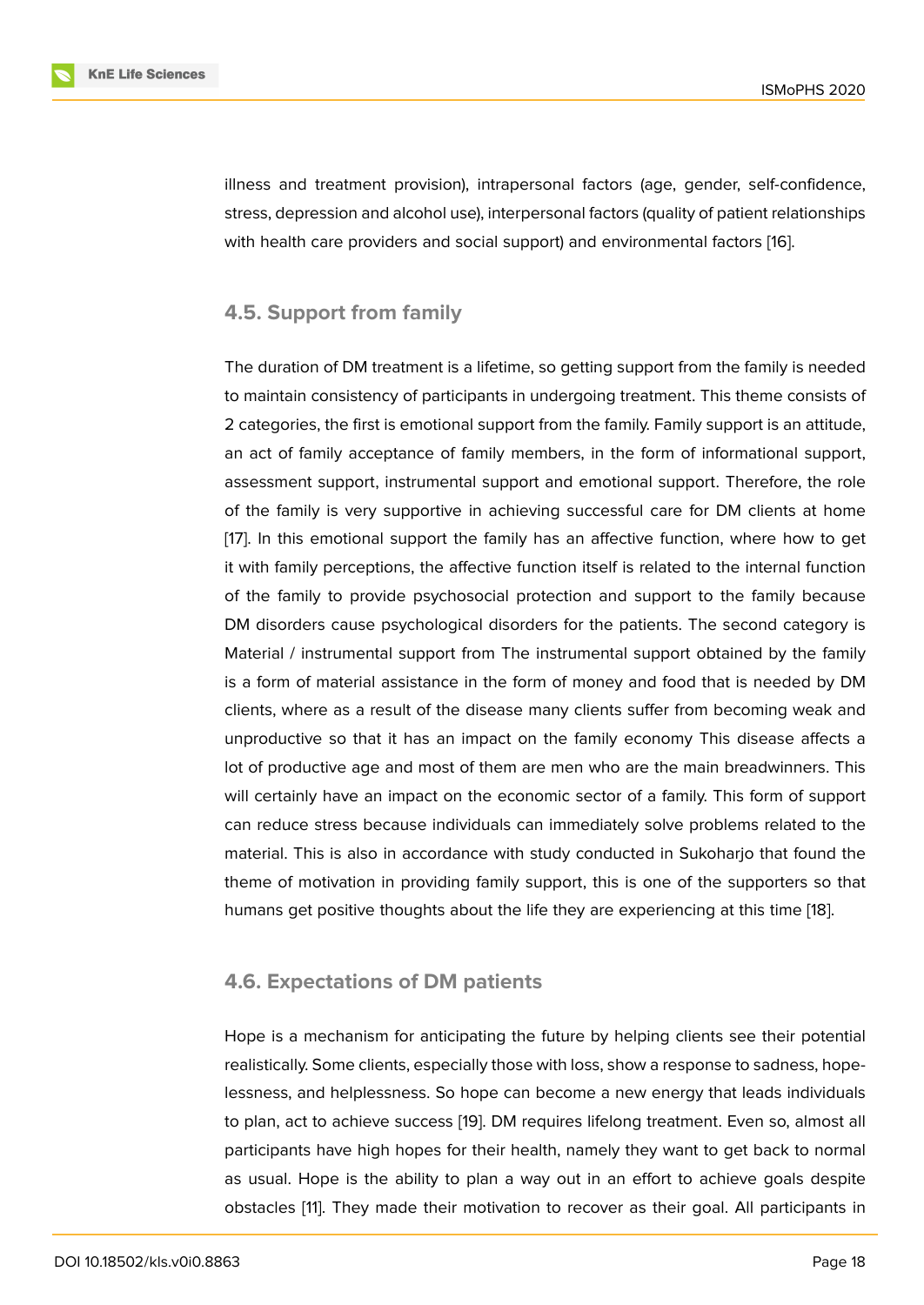this study had strong hopes for recovery and there were also those who made family members as their reinforcement and motivation to recover.

## **4.7. Complications of DM patients**

Physical and psychological changes will occur frequently with increasing age. In adulthood, it does not rule out various health problems, including complications due to DM if treatment is not done. In this study it was identified that the participants experienced complications with vision in the form of blurred vision. The complications of DM itself are various. The complications of DM itself can be classified into acute complications and chronic complications. The chronic complications of DM itself can be divided into 2: microvascular and macrovascular complications [6]. Diabetic retinopathy is a microvascular complication. In diabetic retinopathy cases, proliferative results occur due to progressive ischemia of the retina. This stimulates neovascularization which causes a large amount of leakage of serum proteins. T[his](#page-7-5) fragile neovascularization proliferates to the inside of the vitreous body, which when the pressure increases when it contracts, massive bleeding can occur which can cause decreased vision in a person suffering from diabetes which can cause blindness.

# **5. Conclusion**

The experience of adult clients in undergoing treatment for type 2 DM in the community is very unique and diverse. This uniqueness starts from the response experienced by the participants, namely feeling worried, afraid, denying until someone has accepted their condition. The results of this study concluded that 7 main themes were identified, namely risk factors for type 2 diabetes, changes experienced by type 2 diabetes patients, efforts made by patients to overcome diabetes, behaviour towards diet and treatment, support from family, expectations desired by patients, and complications experienced by patients. With these results, it is suggested that for community nursing services, it is necessary to develop a model of health services for the at risk DM population in the community. This can be supported by increasing the competence of nurses through training in conducting nursing care for chronic diseases. Especially for Cigugur Tengah Public Health Center, to carry out continuous counselling so that DM complications can be resolved as early as possible.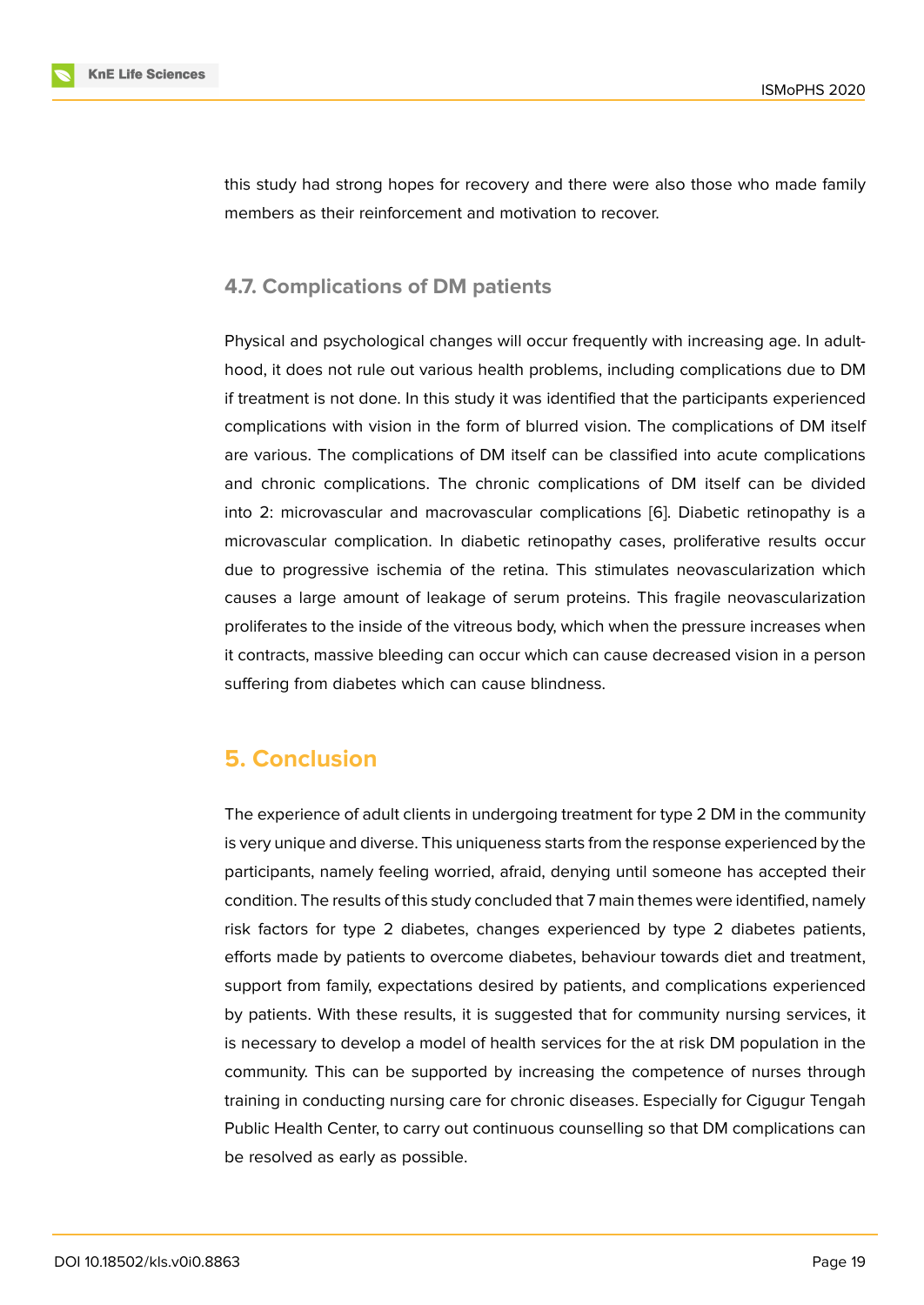

# **Acknowledgement**

The authors would like to thank Dr. Gunawan Irianto, M.Kes for his support and assistance so that this research can be completed. On this occasion we also respectfully express our sincere gratitude to all research participants and also to all parties who contributed to this research that the researchers cannot mention one by one.

# **Conflict of Interest**

The author declare that they have no conflict of interest.

# **References**

- <span id="page-7-0"></span>[1] Deliyanti, A. P. (2015). *Hubungan Dukungan Pasangan Terhadap Kepatuhan Diet Pada Penderita Diabetes Melitus Tipe 2 Di Wilayah Kerja Puskesmas Munjul.* Jakarta: UIN Jakarta.
- <span id="page-7-1"></span>[2] Hestiana, D. W. (2017). Aktor- Faktor Yang Berhubungan Dengan Kepatuhan Dalam Pengelolaan Diet Pada Pasien Rawat Jalan Diabetes Mellitus Tipe 2 Di Kota Semarang. *Journal of Health Education*, vol. 2, issue 2, pp. 137–45.
- <span id="page-7-2"></span>[3] Kementerian Kesehatan RI. (2018). Hasil Utama Riskesdas 2018.
- <span id="page-7-3"></span>[4] Sahar, J., *et al*. (2019). *Keperawatan Kesehatan Komunitas dan Keluarga.* Jakarta: Elsevier
- <span id="page-7-4"></span>[5] Sunarti. (2018). *Serat Pangan Dalam Penanganan Sindrom Metabolik*. Yogyakarta: Gadjah Mada Univeristy Press.
- <span id="page-7-5"></span>[6] Smeltzer, S. C. and Brenda, G. B. (2015). *Keperawatan Medikal Bedah*. Jakarta: EGC.
- <span id="page-7-6"></span>[7] Elmadien, R. (2017). *Perbedaan Kesehatan Mental Pada Penderita Diabetes Mellitus Tipe 1 Dengan Diabetes Mellitus Tipe* 2. Surakarta: Universitas Muhammadiyah Surakarta.
- [8] Purwandari, H. and Susanti, S. N. (2017). Hubungan Kepatuhan Diet Dengan Kualitas Hidup Pada Penderita Dm Di Poli Penyakit Dalam Rsud Kertosono. *Strada Jurnal Ilmiah Kesehatan*, vol. 6, issue 2, pp. 16–21.
- [9] Mabsusah, M. (2016). *Kualitas Hidup (Quality of Life) Pasien Diabates Mellitus Di Rsud. Dr. H. Slamet Martodirdjo Kabupaten Pamekasan Madura.* Surabaya: UIN Sunan Ampel Surabaya.
- <span id="page-7-7"></span>[10] Nadirawati, N. (2018). *Asuhan Keperawatan Keluarga*. Bandung: PT Refika Aditama.